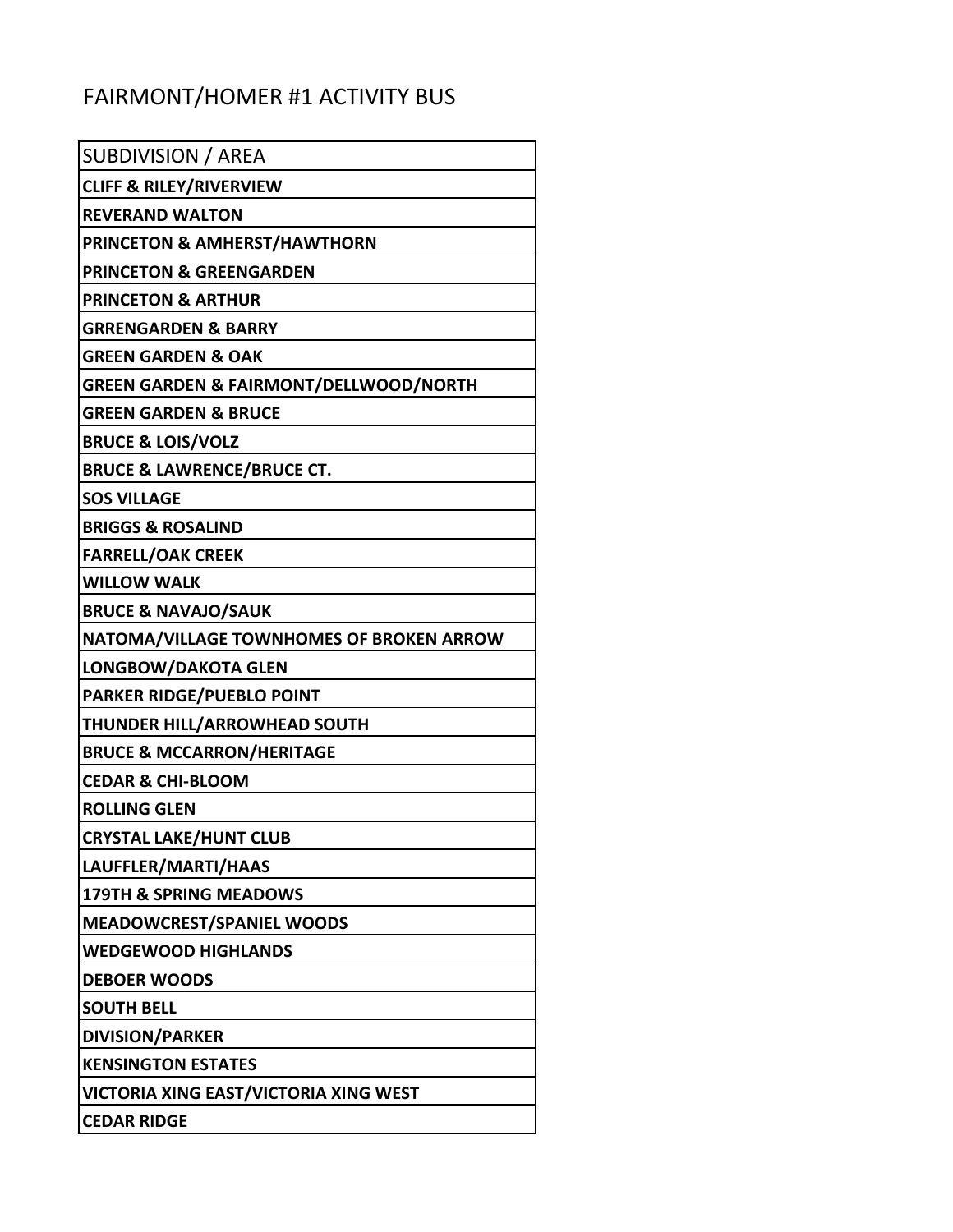| <b>LOCKPORT/HOMER #2 ACTIVITY BUS</b>          |
|------------------------------------------------|
| <b>135TH STREET</b>                            |
| <b>138TH &amp; LEMONT</b>                      |
| <b>139TH &amp; CHICORY</b>                     |
| <b>139TH &amp; COKES RD</b>                    |
| <b>139TH &amp; OAK STREET</b>                  |
| <b>143RD STREET</b>                            |
| <b>147TH STREET</b>                            |
| <b>151ST &amp; BUNRATTY</b>                    |
| <b>151ST &amp; FARRELL</b>                     |
| <b>151ST &amp; HUNTERS WAY</b>                 |
| <b>151ST &amp; OLYMPIC LANE</b>                |
| <b>BASHAM &amp; ARCHER</b>                     |
| <b>BASIN &amp; COVE</b>                        |
| <b>CHICKASAW</b>                               |
| <b>CRÈME ROAD</b>                              |
| DOUGLAS PRKWAY & PRIMROSE(WHISPERING P)        |
| <b>ERIN HILLS</b>                              |
| <b>FARRELL &amp; NORTH STREET</b>              |
| <b>FOREST HILLS(ARCHER)</b>                    |
| <b>FOXLEY ACRES</b>                            |
| <b>GLENMORE &amp; KEYWEST(ABBEY GLEN)</b>      |
| <b>HIGH ROAD</b>                               |
| <b>KING ROAD</b>                               |
| <b>LOCKPORT HEIGHTS</b>                        |
| <b>LONG RUN</b>                                |
| <b>MACGREGOR &amp; MCCAMERON (BONNIE BRAE)</b> |
| <b>MARYKNOLL DRIVE</b>                         |
| <b>MCCAMERON &amp; FARRELL (BONNIE BRAE)</b>   |
| <b>MCDONALD &amp; MUIR (FOREST MANOR)</b>      |
| IMCKENZIE & FARRELL                            |
| <b>MERC LANE &amp; FARRELL ROAD</b>            |
| <b>OLD ORCHARD</b>                             |
| <b>PARKER RD</b>                               |
| <b>PEBBLE CREEK</b>                            |
| <b>SADDLEBROOK</b>                             |
| <b>SMITH ROAD</b>                              |
| <b>SPRINGCREEK</b>                             |
| <b>STATELY OAKS</b>                            |
| <b>STATLER RIDGE</b>                           |
| <b>TABLE &amp; MARKET STREET</b>               |
| <b>WEST 143RD</b>                              |
| <b>WHISPERING PINES</b>                        |
| <b>WOODBINE</b>                                |
| <b>WOODBINE WEST</b>                           |
|                                                |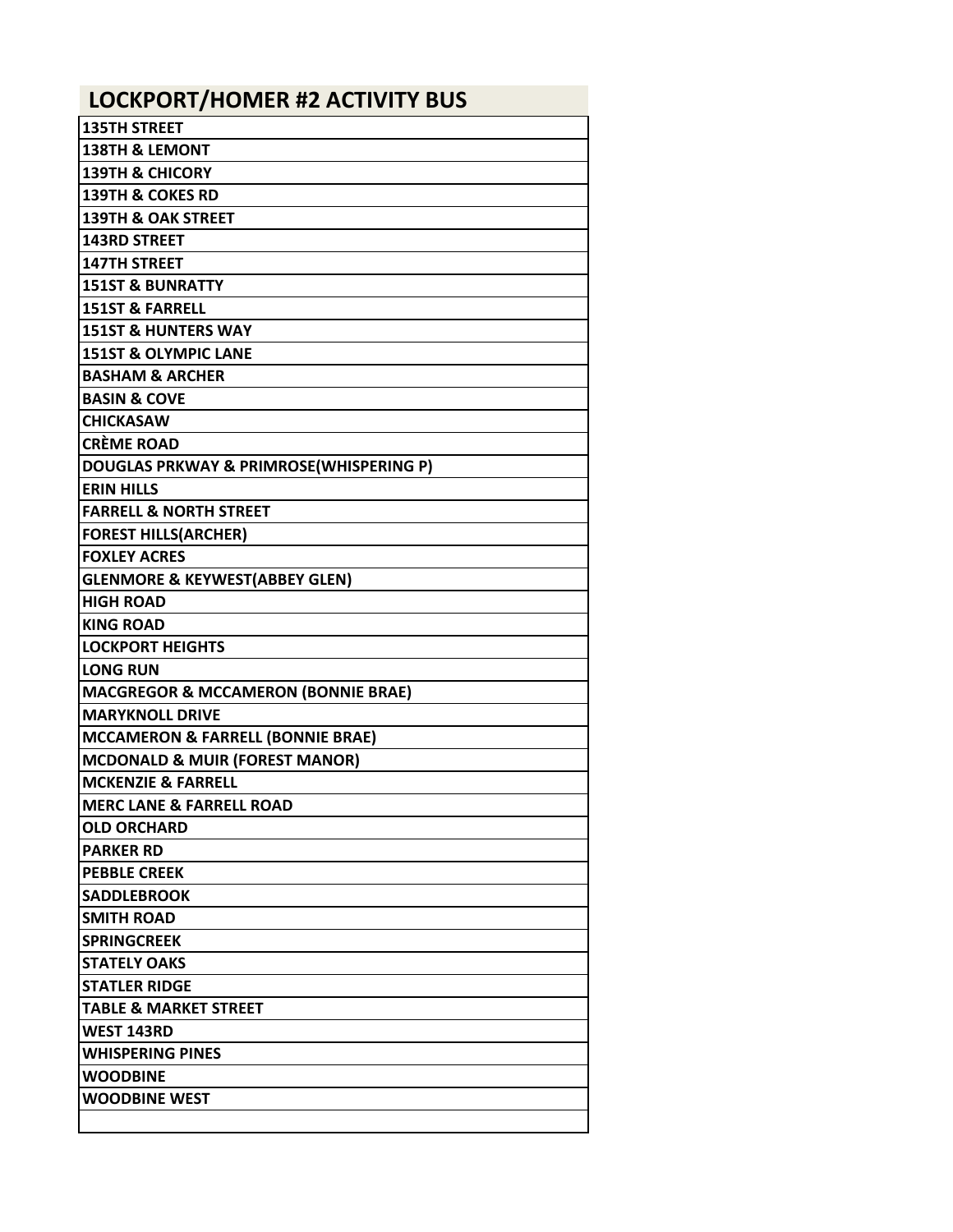## HOMER #3 ACTIVITY BUS

| <b>SUBDIVISION</b>                                 |
|----------------------------------------------------|
|                                                    |
| <b>SAGEBROOK</b>                                   |
| AMBERFIELD (East side of Parker Road Between 151ST |
| & 143RD)                                           |
| <b>BRIDALWOOD</b>                                  |
| BRISTOL HEIGHTS (Codo & Leach)                     |
| <b>CEDAR GLEN</b>                                  |
| <b>CINNAMON CREEK</b>                              |
| <b>COUNTRY VIEW (South Bell Road)</b>              |
| <b>COUNTRY WOODS (Will Cook Road)</b>              |
| CRYSTAL CREEK (159th St.)                          |
| <b>CYPRESS POINT (Will Cook Road)</b>              |
| <b>DERBY HILLS</b>                                 |
| <b>DERBY MEADOWS</b>                               |
| <b>FARMVIEW</b>                                    |
| <b>GLENVIEW WALK (159th St.)</b>                   |
| <b>HIDDEN VALLEY</b>                               |
| <b>KINGSTON HILLS</b>                              |
| <b>LANCASTER</b>                                   |
| <b>MEADOWS EDGE</b>                                |
| <b>MEADOWVIEW</b>                                  |
| MESSENGER WOODS (159th St. by DiNolfo's)           |
| <b>OAK VALLEY</b>                                  |
| <b>OLD OAK ESTATES</b>                             |
| OLD OAK NORTH                                      |
| <b>OLD OAK SOUTH</b>                               |
| PHEASANT HOLLOW NORTH (Goodings Grove)             |
| PHEASANT HOLLOW SOUTH                              |
| PINE VIEW HILLS (Will Cook Road)                   |
| REGAL ACRES (Gougar & 163rd St.)                   |
| SPRING LAKE WOODS (151st St.)                      |
| <b>STONEBRIDGE</b>                                 |
| SYLVAN                                             |
| TWIN LAKES (159th & Will Cook Road)                |
| <b>VENETIAN WAY (Will Cook Road)</b>               |
| WILCO (151st St. & Will Cook)                      |
| <b>WINDMILL (Peppermill) ESTATES</b>               |
| WOODED OAKS (151st St.)                            |
|                                                    |